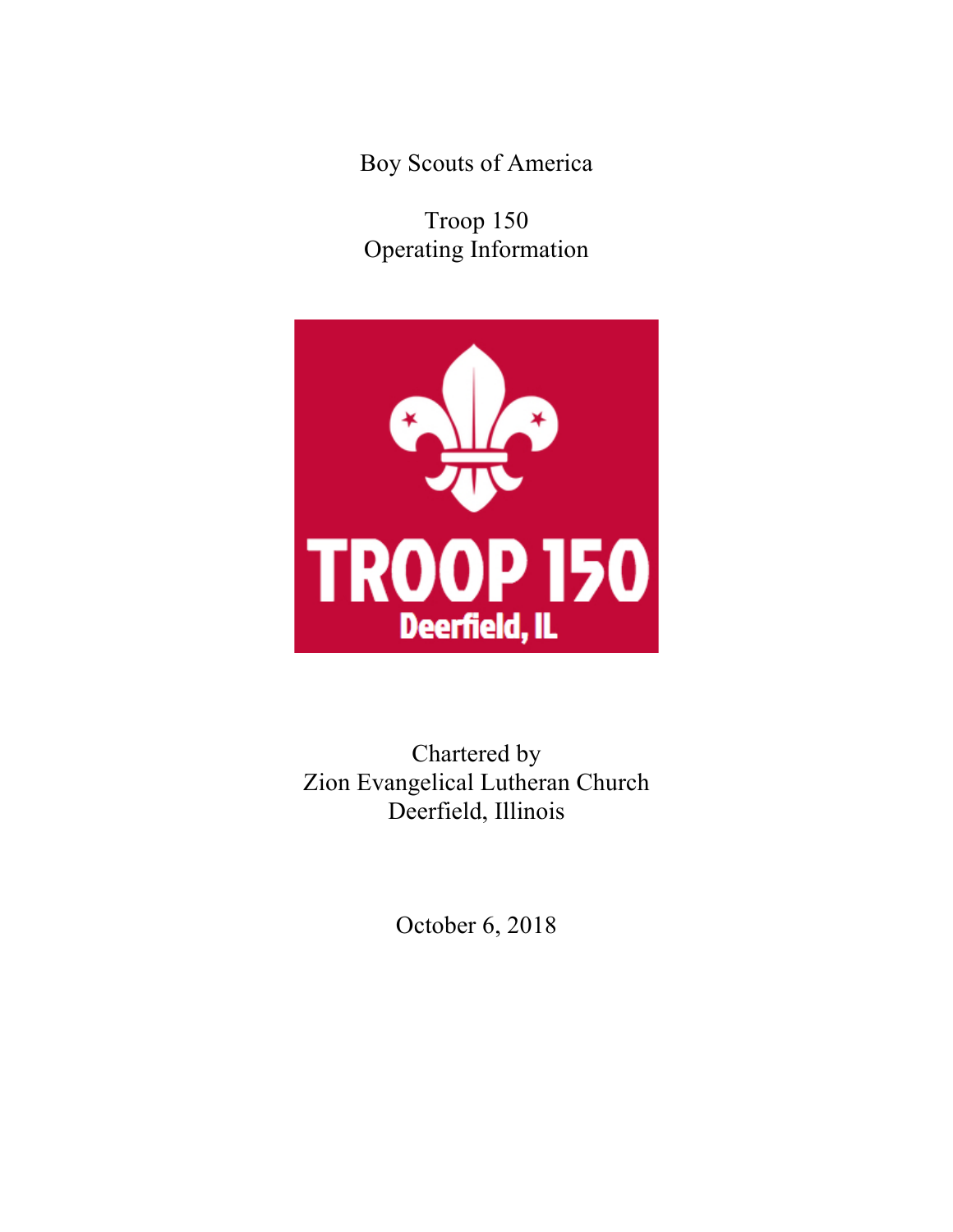## **Table of Contents**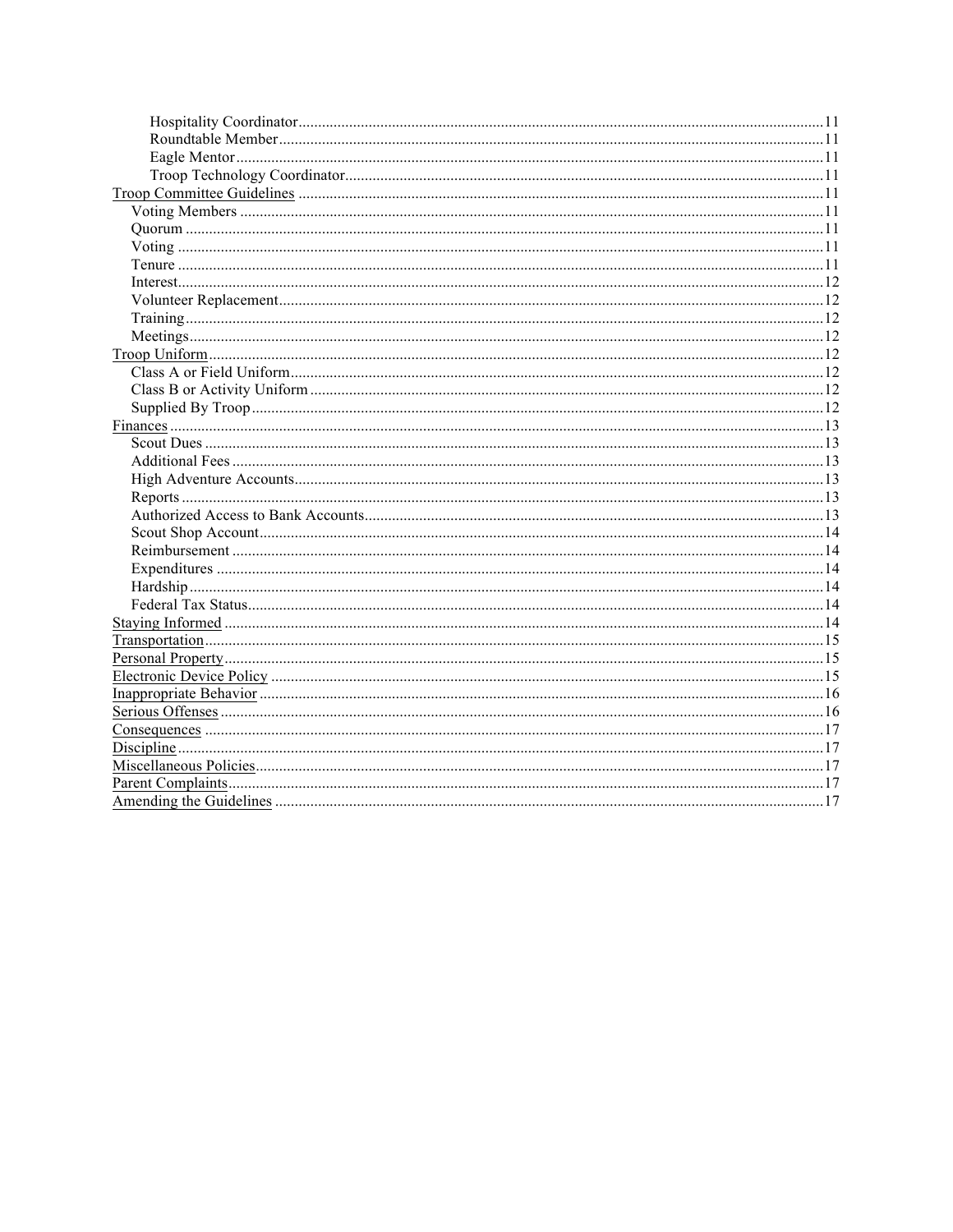## **Name**

Our organization's names is Scouts BSA Troop 150.

## **Intent**

The intent of this document is to broadly define Troop 150's policies, procedures and guidelines. It also serves to consolidate information published by Scouts BSA in various documents into a single source. The Scout Oath and Law are the guiding principles for Scout and Adult Scouter behavior at Troop 150.

## **Purpose**

The purpose of Troop 150 is to provide a youth program that promotes the ideals of Scouting as spelled out in the Scout Oath, Law, Motto and Slogan. The mission of the Scouts BSA is to prepare young people to make ethical and moral choices over their lifetimes by instilling in them the values of the Scout Oath and Law. Troop 150 believes strongly in providing a positive environment, a safe program for all eligible members, and opportunities for youth leadership.

The procedures, policies and guidelines defined here and of Scouts BSA will apply to all members of Troop 150 and to all authorized guests of Troop 150 when engaged in any Troop activity.

## **Active Participation**

All members of Troop 150 are expected to participate in all phases of the Troop program to the best of their abilities. This means regular attendance on Troop outings and campouts, community service projects, attendance at Troop meetings, as well as active positions of responsibility. It is very important to recognize that "Active Participation" is a requirement for EACH rank.

## **Troop Members**

Troop 150 is organized in accordance with Scouts BSA guidelines. Troop 150 consists of the Scouts, Scout Leadership, Adult Scouters, Troop Committee and the parents of the youth members. The chartering organization shall designate a member to monitor Troop activities.

## **Scouts**

A Scout is any youth meeting the membership requirements of Scouts BSA who is in good standing with Troop 150. All Scouts must complete a Scouts BSA application.

## **Scout Leadership**

Scout Leaders are drawn from the ranks of the Scout members of Troop 150 by election or appointment. The specifics of each position are detailed in the Troop Leadership section.

## **Adult Scouters**

Registered Adult Volunteers with Scouts BSA fill the positions of Scoutmaster and Assistant Scoutmaster. There is one Scoutmaster who must be at least age twenty-one (21). There can be many Assistant Scoutmasters, but there must be at least one who is age twenty-one (21) or older. Any other Assistant Scoutmasters must be at least age eighteen (18).

## **Troop Committee**

The Troop Committee is a group of adult volunteers who support the Troop's purpose and assist the Scoutmaster in delivering a quality program. All members of the Troop Committee will be registered with Scouts BSA as Adult Volunteers.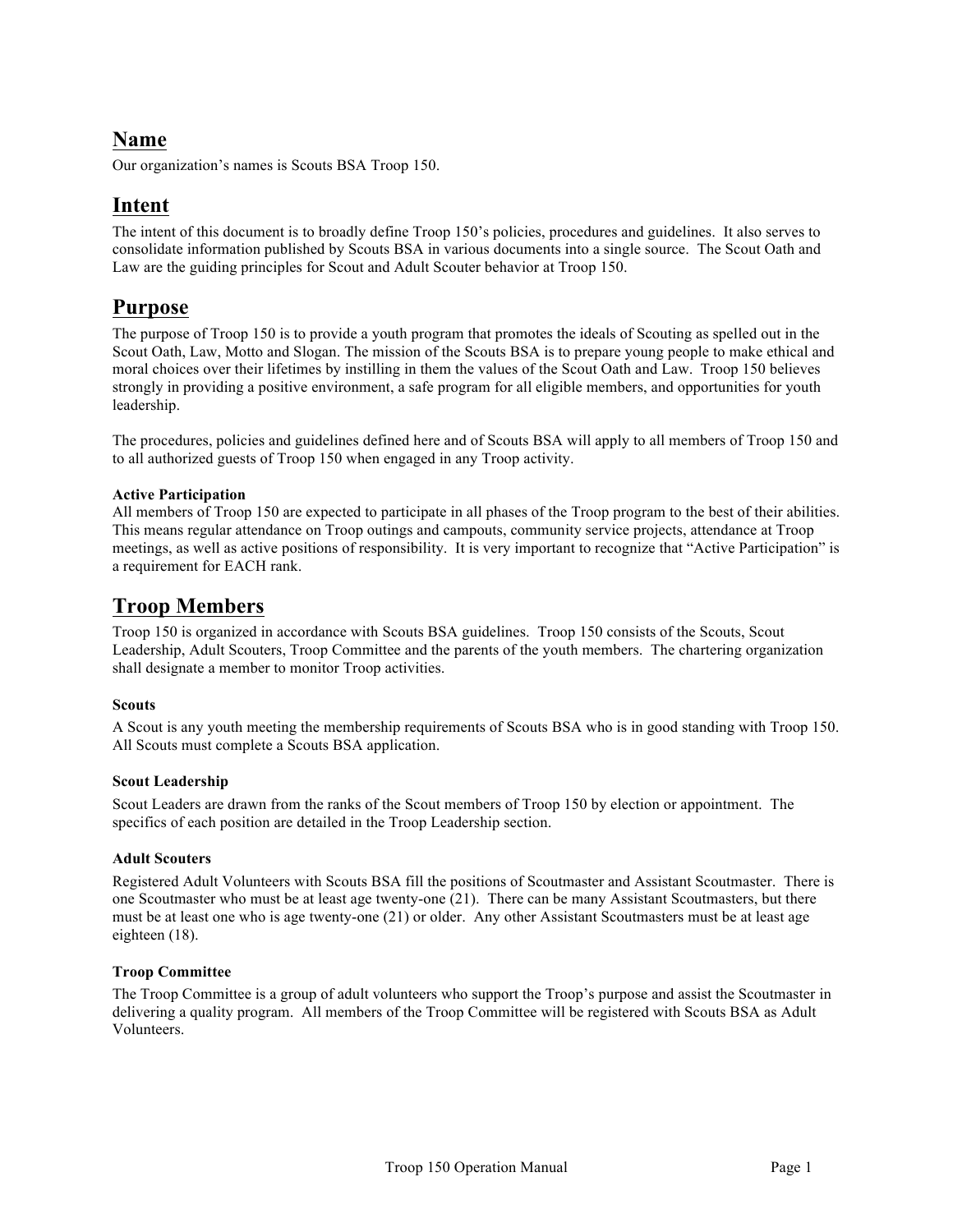Any parent of a current Troop 150 Scout may join the Troop Committee by becoming a registered Adult Volunteer with Scouts BSA and requesting membership. Membership for those who do not have a Scout in Troop 150 may be subject to a vote by the committee, except in the case of the Chartering Organization Representative or Institutional Head. In addition to attendance at committee meetings, membership on the Troop Committee may involve volunteer duties such as fund raising, event or activity coordination, or fulfilling other current Troop needs.

### **Parents of Youth Members**

Parents are strongly encouraged to volunteer as needed to help in delivering a quality program to the Scouts of Troop 150. We encourage all parents to complete Youth Protection Training to become familiar with Scouting's standards and procedures in this area.

## **Chartering Organization**

The Zion Evangelical Lutheran Church in Deerfield, IL is the chartering organization for Scouts BSA Troop 150. The charter allows the Church to host a Scouts BSA Troop for its community and youth objectives. In turn the Church agrees to support the troop by providing a safe meeting place with adequate facilities.

Zion Evangelical Lutheran Church shall appoint a Chartering Organization Representative who is a member of the church who serves on the troop committee and acts as a liaison between the troop and the chartering organization. He or she aids in selecting a troop committee chair and encourages training, helps recruit other adult leaders, assists in unit re-chartering, and encourages service to the organization. In the absence of an appointed COR, the Institutional Head will fill that role.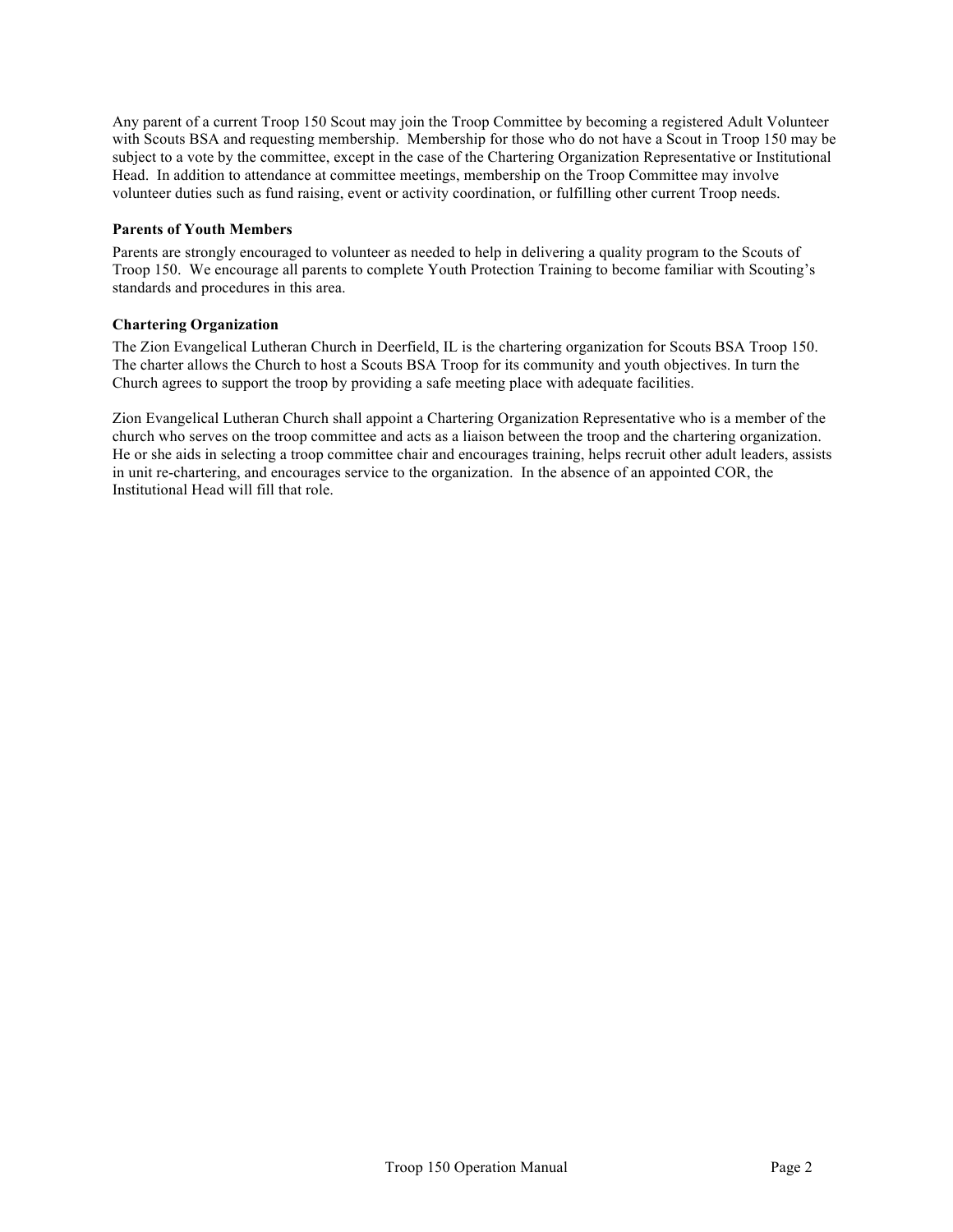

Scouts BSA Organizational Levels and how our units fit in: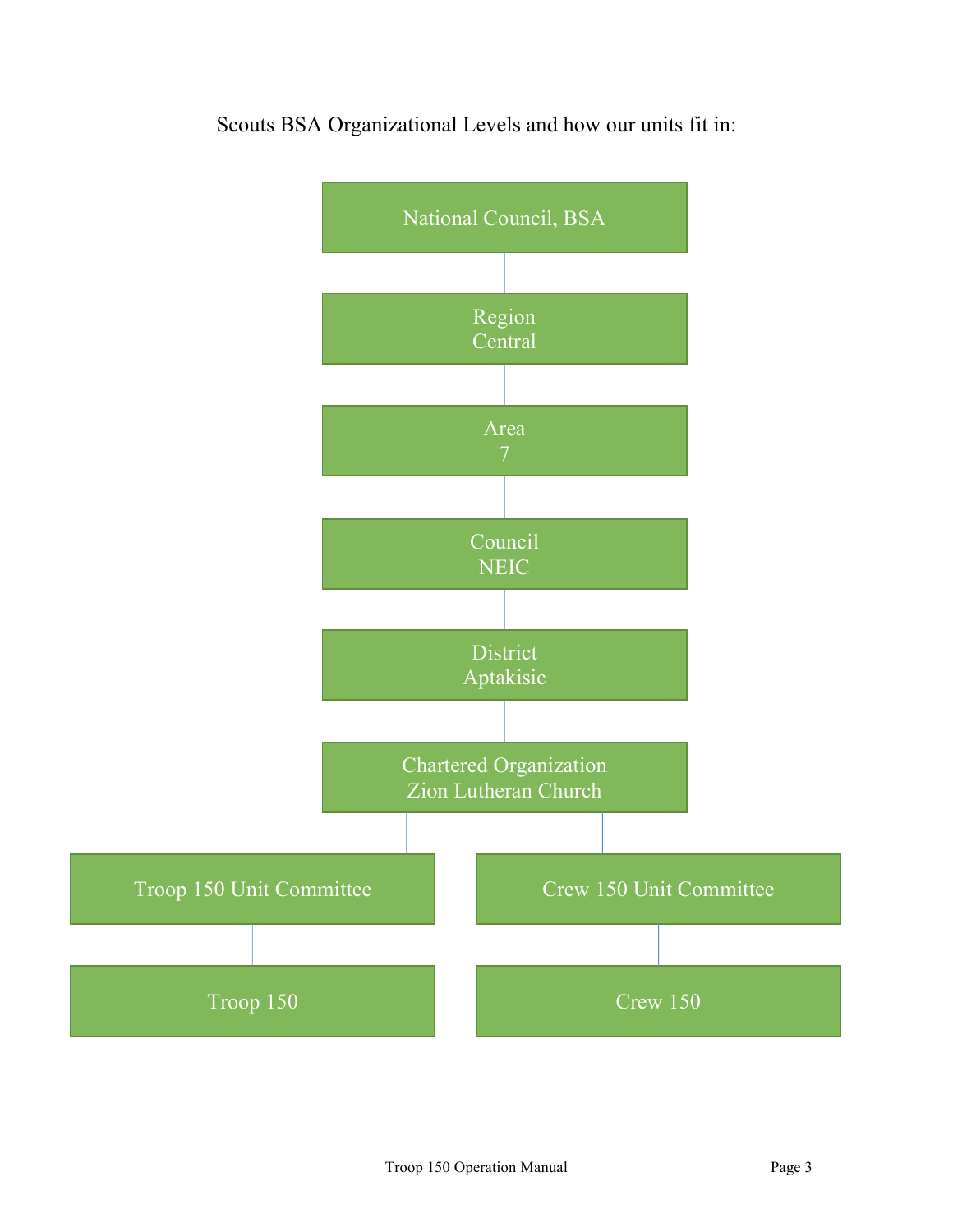

## **Leadership Positions**

## **Scout Leaders**

Troop 150 operates under the Patrol Method of Scouting as developed by Lord Baden-Powell – one of the best methods for developing leadership and responsibility. A patrol should consist of members under the leadership of a Patrol Leader who is a Scout, elected by the Patrol to be its leader. Through their Patrol Leader and the Patrol Leader's Council, chaired by the Senior Patrol Leader, Scouts have input into the program of the Troop. The Patrol is of key importance on Troop trips and other activities. When Scouts travel, hike, eat, perform, participate and compete, they operate together as a group – the Patrol.

Troop 150 believes that the Scouts should lead and operate the Troop to the best of their ability. The Adult Scouters will provide guidance and advice as requested or necessary to help coach and mentor the youth leadership.

Scout Leaders will be elected at Troop elections held twice per year and scheduled by the Patrol Leaders Council, typically at the first regular Troop meetings in October and April.

Detailed information on the qualifications, performance requirements and leadership responsibilities for each position, summarized below, is in a separate document maintained by the Scoutmasters titled "Leading the way …" The Scoutmaster team is responsible for defining the Scout Leader positions in accordance with BSA policies.

## **Senior Patrol Leader**

Any Scout in good standing who has achieved the rank of Star, or a lesser rank with Scoutmaster approval, and is at least 13 years old may run for election to Senior Patrol Leader. The Scout receiving the majority of votes from all Scouts present for the election shall serve for a term of six months. The Senior Patrol Leader runs all Troop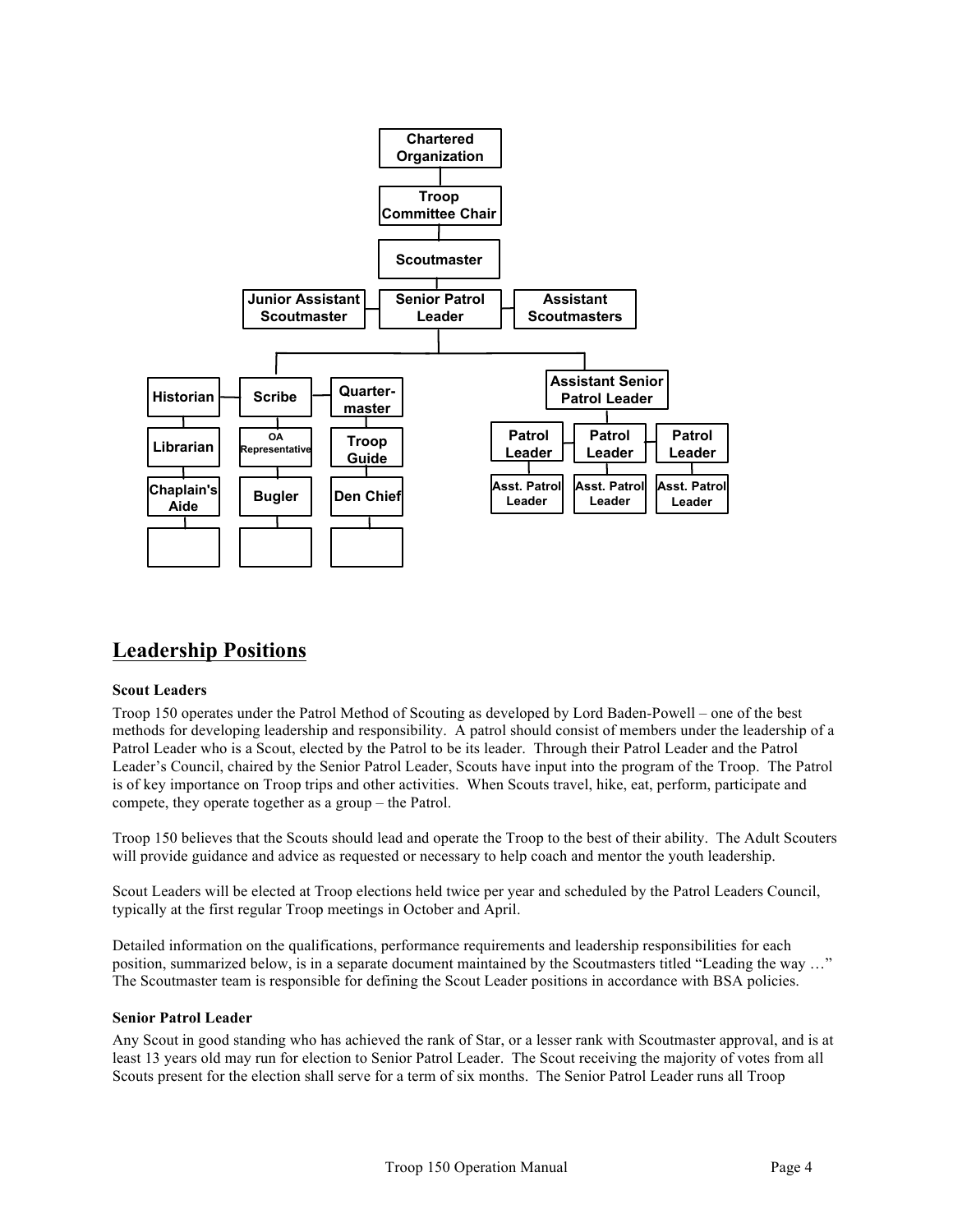meetings, events and activities, and the annual program planning conference. He or she chairs the Patrol Leader Council. He or she appoints other Troop junior leaders with the advice and counsel of the Scoutmaster.

### **Assistant Senior Patrol Leader(s)**

The Senior Patrol Leader appoints this position. The term is six months and this person reports to the Senior Patrol Leader. The Assistant Senior Patrol Leader acts as the Senior Patrol Leader in the absence of the Senior Patrol Leader. His or her most important role is to help in the training of the other Scout leadership positions.

### **Patrol Leader**

A Patrol Leader is elected by the members of each Patrol in good standing for a term of six months. The duties of the Patrol Leader include planning and leading Patrol meetings and activities; representing the patrol on the Patrol Leaders Council; keeping patrol members informed; and helping patrol members advance.

#### **Junior Assistant Scoutmaster**

The Scoutmaster appoints this position for a term of up to one year. He or she will serve in the capacity of an Assistant Scoutmaster except where legal age and maturity are required. He or she should be at least 16 years old, but not yet 18. He or she should be at Star rank, although Life or Eagle rank is preferred.

#### **Den Chief**

The Scoutmaster appoints a Den Chief for a term of one year, subject to the discretion of the Scoutmaster. He or she should be 12 years old or older and at least a Second Class rank. The duties of the Den Chief are to attend the regular Den and Pack meetings of their Cub Scout Den; to assist the Den Leader with the running of the Den meeting by providing knowledge of games and Scout skills; to offer assistance at Pack meetings. Most importantly, the Den Chief is a recruiter for the Troop.

#### **Instructor**

The Scoutmaster appoints an Instructor for a term of one year. An Instructor should be at least 14 years old and a rank of First Class or higher. The Instructor teaches scouting skills to the Troop and Patrols.

## **Troop Guide**

The Scoutmaster appoints the Troop Guide for a term of one year. A Guide is to help new Scouts meet advancement requirements through the rank of First Class; help new Patrol Leaders learn their responsibilities; guide new Scouts through early Troop experiences to help them become comfortable in the Troop and the outdoors.

#### **Assistant Patrol Leader**

The Patrol Leader appoints this position for a term of six months from amongst the members of the Patrol. A Scout should have his or her Tenderfoot rank completed to hold this office. The Assistant Patrol Leader helps the Patrol Leader plan and steer patrol meetings and activities; helps the patrol leader keep patrol members informed; substitutes for the Patrol Leader when the Patrol Leader is unavailable. This position does not satisfy advancement requirements for a leadership position.

#### **Troop Historian**

The Historian is appointed by the Senior Patrol Leader and Assistant Senior Patrol Leader for a term of six months. A rank of Second Class or higher is needed to fill this position, as is an interest in photography. The Historian gathers pictures and facts about past Troop activities and keeps them in a scrapbook, preferably electronic in nature; he or she takes care of Troop trophies, awards, ribbons and souvenirs; he or she keeps information about past members of the Troop. The Historian will also be responsible for preparing an audio/visual slide show highlighting recent activities for each Court of Honor.

#### **Troop Librarian**

The Librarian is appointed by the Senior Patrol Leader and Assistant Senior Patrol Leader for a term of six months. A Scout should hold the rank of Second Class for this position. The Librarian is responsible for maintaining the Scouting literature and merit badge pamphlets owned by the Troop. He or she should use a systematic method for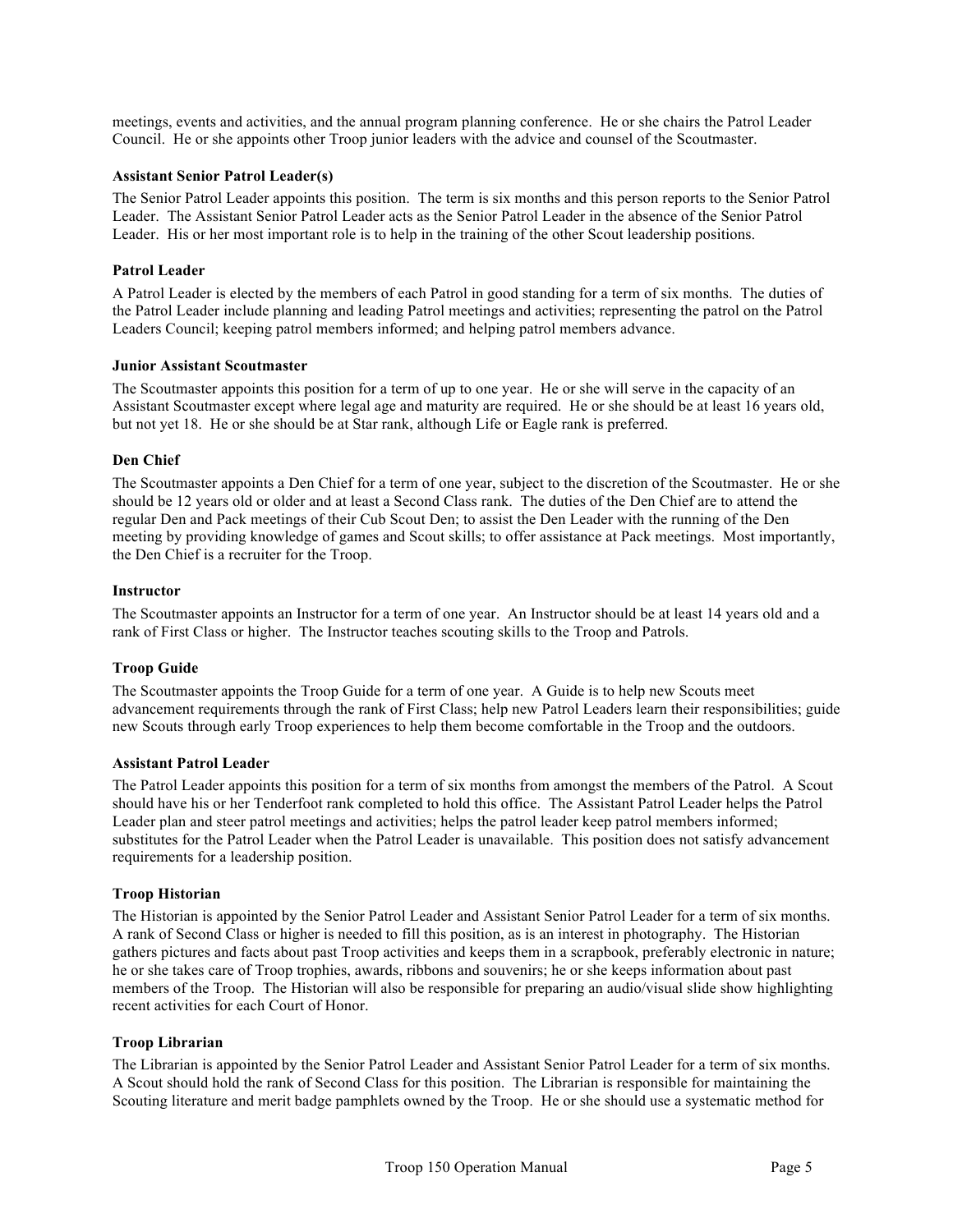loaning and collecting these materials. He or she should make recommendations for additions to the Troop library as needed to the Advancement Coordinator on the Troop Committee.

### **Troop Quartermaster**

The Quartermaster is appointed by the Senior Patrol Leader and Assistant Senior Patrol Leader for a term of six months. The Troop Quartermaster should be at least 13 years old and be of First Class rank. The responsibilities of the quartermaster are to work with the Adult Scouter in charge of equipment in the distribution, collection and maintenance of the Troop's equipment; to keep records of the distribution and collection of the Troop's equipment; In the absence of the Senior Patrol Leader and the Assistant Senior Patrol Leader and the Scribe, the Quartermaster shall act as the Senior Patrol Leader.

## **Troop Scribe**

The Scribe is appointed by the Senior Patrol Leader and Assistant Senior Patrol Leader for a term of six months. A Scribe must be at least 13 years old, and hold the rank of First Class. The Scribe should attend as many Troop and Patrol Leader Council meetings as possible. The Scribe is to take minutes at the Patrol Leaders Council meetings; record attendance; collect permission slips and monies for outings. In the absence of the Senior Patrol Leader and the Assistant Senior Patrol Leader, the Scribe shall act as the Senior Patrol Leader.

#### **Order of the Arrow Representative**

This position is appointed by the Senior Patrol Leader and Assistant Senior Patrol Leader for a term of six months. Order of the Arrow Representative should be of Star rank or higher, and an Order of the Arrow member in good standing. The Order of the Arrow representative serves as a communication link between the lodge and the Troop; he or she encourages year round and resident camping; and encourages Scouts to actively participate in service projects. The Troop OA Representative should strive to attend as many Chapter meetings as possible.

#### **Troop Bugler**

The Bugler is appointed by the Senior Patrol Leader and Assistant Senior Patrol Leader for a term of six months. The Bugler should be a Tenderfoot or higher rank, must provide his own instrument, and should possess sufficient skills. The Bugler calls the Troop to assemble and plays for the raising and retiring of the colors. If available, a Troop provided instrument can be used.

#### **Troop Assistant Quartermaster**

An Assistant Quartermaster may be appointed if necessary by the Senior Patrol Leader for a term of six months to assist the Troop Quartermaster. This position will not meet any requirements for a position of responsibility.

#### **Troop Webmaster**

This position is appointed by the Senior Patrol Leader and Assistant Senior Patrol Leader for a term of six months. The Troop Webmaster is responsible for maintaining the troop's website. He or she should make sure that information posted on the website is correct and up to date and that members' and leaders' privacy is protected. A member of the Troop Committee may assist the Webmaster with his or her work.

#### **Adult Scouters**

The Adult Scouters are responsible for the day-to-day operation of the youth program and for directing the operation and activities of the Patrol Leader Council. Collectively, they may be referred to as the Scoutmaster team.

No Adult Scouter or parent may ever meet one on one with a Scout in private, excepting their own child. Troop 150 requires that all Adult Scouters complete the Scouts BSA Youth Protection training within three (3) months of their initial registration. Troop 150 requires that two-deep leadership, as defined by Scouts of BSA, be adhered to at all times.

At least one uniformed Adult Scouter should be in attendance at all Troop functions and outings attended by Scout members of the Troop.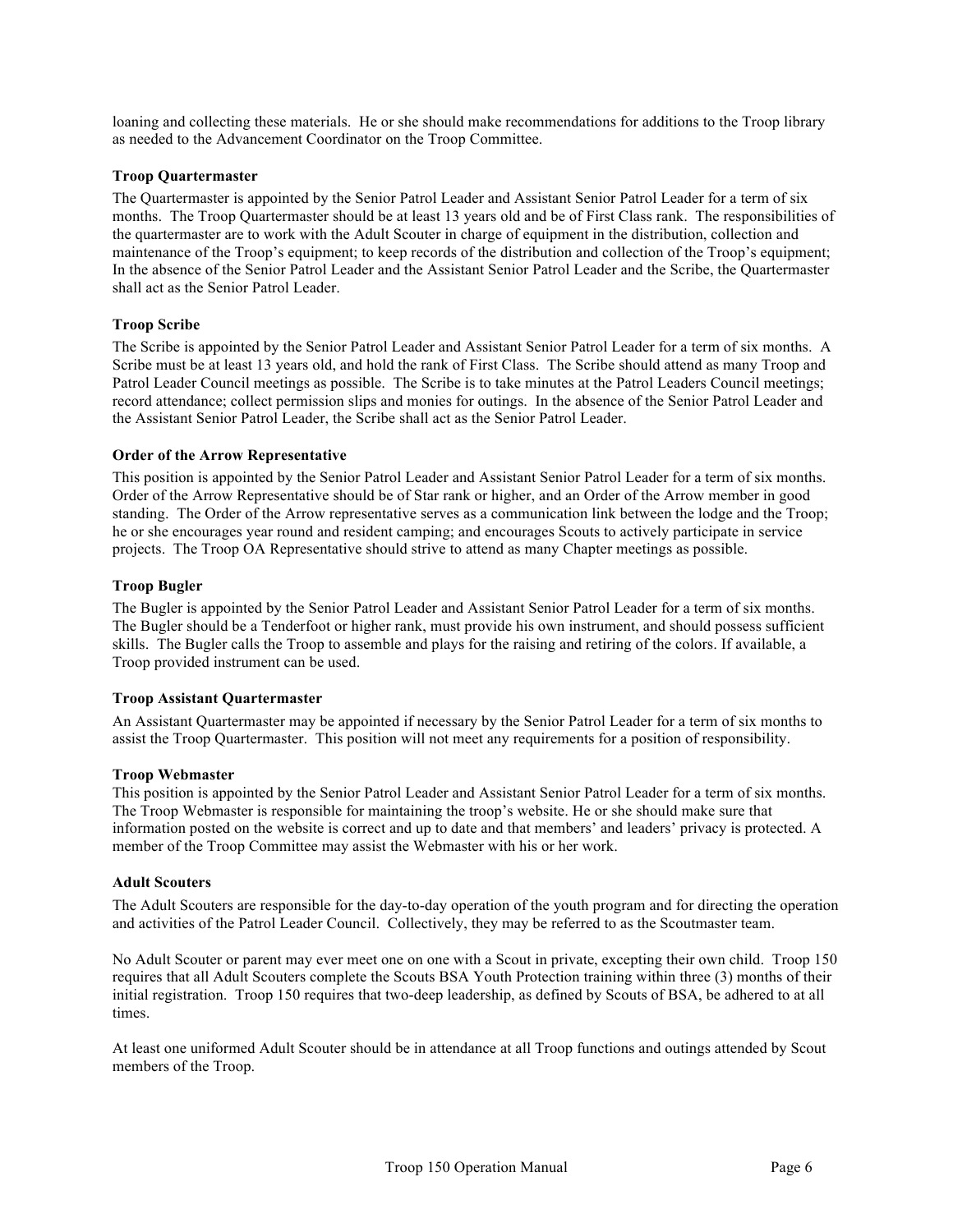### **Scoutmaster**

A volunteer leader selected and recruited by the Troop Committee and approved by the Chartered Organization Representative. The Chartered Organization Representative has the final decision on the appointment of the Scoutmaster. The Scoutmaster is responsible for the day to day running of the youth organization, including:

- Training and guiding youth leaders for their respective leadership positions
- § Using the methods of Scouting to achieve the aims of Scouting
- Working with other responsible adults to bring Scouting to youth
- **■** Ensuring that a quality agenda is in place for each Troop meeting and outing
- **•** Attending all Troop meetings or providing a qualified Adult Scouter substitute
- § Attending Troop Committee meetings or providing a qualified Adult Scouter substitute
- Attending Troop outings or providing a qualified Adult Scouter substitute
- Conducting or delegating (as needed) of Scoutmaster Conferences for rank advancements
- Supervising Troop elections
- Coordinating the activities of the other Adult Scouters
- Taking part in Webelos Scout graduation ceremonies for Scouts about to join Troop 150
- § Providing guidance and advice to the Senior Patrol Leader and the Patrol Leader Council

#### **Assistant Scoutmaster**

A volunteer leader selected and recruited by the Scoutmaster and approved by the Chartered Organization Representative and Troop Committee. The Assistant Scoutmasters report to and are directed by the Scoutmaster.

### **Training**

Every individual selected for Scoutmaster or Assistant Scoutmaster is strongly encouraged to complete the required training for their position. At the time of this writing, training includes Youth Protection Training, Scoutmaster/Assistant Scoutmaster Training, and Basics of Outdoor Leadership Skills (OLS).

Failure to complete all required training within 18 months may result in the Troop Committee rescinding the appointment to Scoutmaster or Assistant Scoutmaster.

In keeping with long standing Troop 150 tradition, all Scoutmasters and Assistant Scoutmasters are strongly encouraged to attend Wood Badge Training.

## **Patrol Leaders Council**

#### **Members**

The voting members of the Patrol Leaders Council consist of the Senior Patrol Leader who also serves as the chair of the Council, Assistant Senior Patrol Leader, Scribe, Patrol Leaders, and Troop Guides. Non-voting members include the Scoutmaster.

#### **Responsibilities**

The Patrol Leaders Council will develop and maintain an annual Troop program and calendar of activities at the program planning conference held annually. The Senior Patrol Leader will present the annual plan to the Troop Committee for approval. The Troop Committee will either approve the plan, or make alternative suggestions for the Patrol Leaders Council to consider. At its monthly meetings, the Patrol Leaders Council organizes and assigns activity responsibilities for the weekly Troop meetings.

The Troop Committee interacts with the Patrol Leaders Council through the Scoutmaster.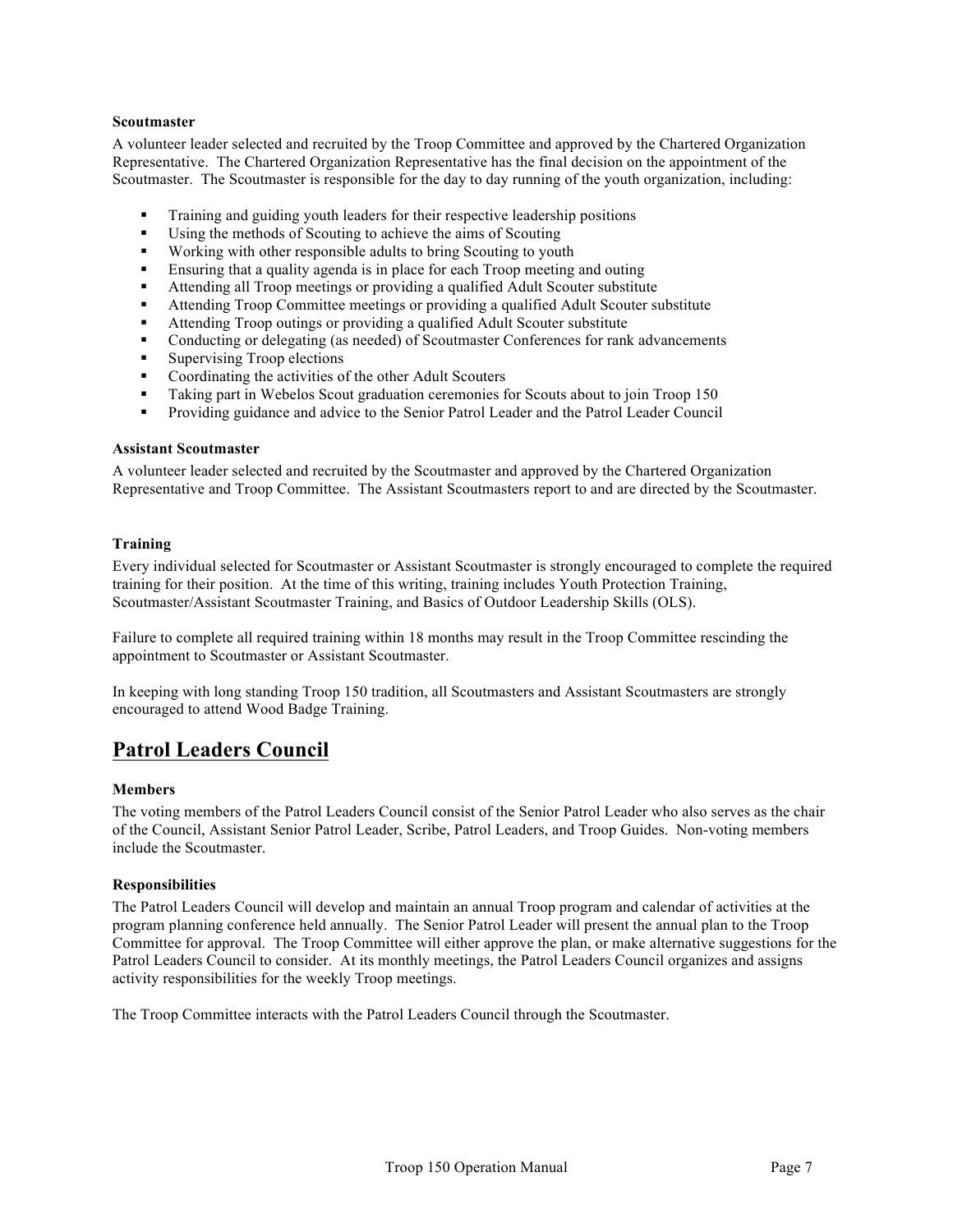## **Scoutmaster Conference**

The Scoutmaster conference can be used as a counseling tool at any time and for a variety of other reasons. Among its many values, the Scoutmaster conference can accomplish the following goals:

- Establish trust and understanding between a Scout and Scoutmaster.
- Reinforce the ideals of Scouting.
- <sup>■</sup> Allow the Scout and Scoutmaster to share ideas and ask questions of one another.
- Set goals and outline steps for achieving them.

## **Boards of Review**

After a Scout has completed the requirements for any rank (except Scout), he or she appears before a board of review. The members of a Board of Review will consist of a minimum of three current Troop Committee members or parents. Typically, the Advancement Coordinator serves as the chair of a Board of Review, although he or she may appoint a chair if multiple boards are held concurrently. The Scoutmaster, Assistant Scoutmasters, and relatives of the Scout being reviewed are excluded from participating. Board of Review members must be at least 21 years old.

Boards of Review for the rank of Eagle are handled by the District or Council, not by the local unit.

### **Purpose**

A Board of Review should not be an examination of each rank requirement. The purpose of the review is to determine the quality of the Scout's experience and decide whether he or she has fulfilled the requirements for the rank. If so, the board not only approves his or her advancement but also encourages him or her to continue the quest for the next rank.

Boards of Review provide an opportunity for the Scout to develop and practice those skills needed for an interview situation, and is an opportunity for the Scout to review his or her accomplishments. The Board of Review is an opportunity to review the Scout's attitudes, accomplishments and his or her acceptance of Scouting's ideals. A Board of Review is also appropriate for a Scout who is not advancing to examine the reasons why.

Because the board of review date becomes the effective advancement date, boards should be scheduled promptly as Scouts are ready, or set up on a regular basis that assures Scouts are not delayed in beginning time-oriented requirements for the next rank.

#### **Scout Requirements**

Scouts must schedule all Boards of Review with the Advancement Coordinator. All Scouts presenting themselves for a Board of Review should be in a Class A uniform to the best of their ability, and have their Scout Book with them showing completed status of all requirements with a signature. Scouts should be familiar with the requirements for the rank they are pursuing.

## **Courts of Honor**

Three times per year, typically in February, May and October, the troop holds Courts of Honor. The Court of Honor is a formal event for scouts and adult leaders recognizing rank advancement, merit badge achievements, positions of responsibility and other noteworthy accomplishments. Family and friends are welcome and encouraged to attend.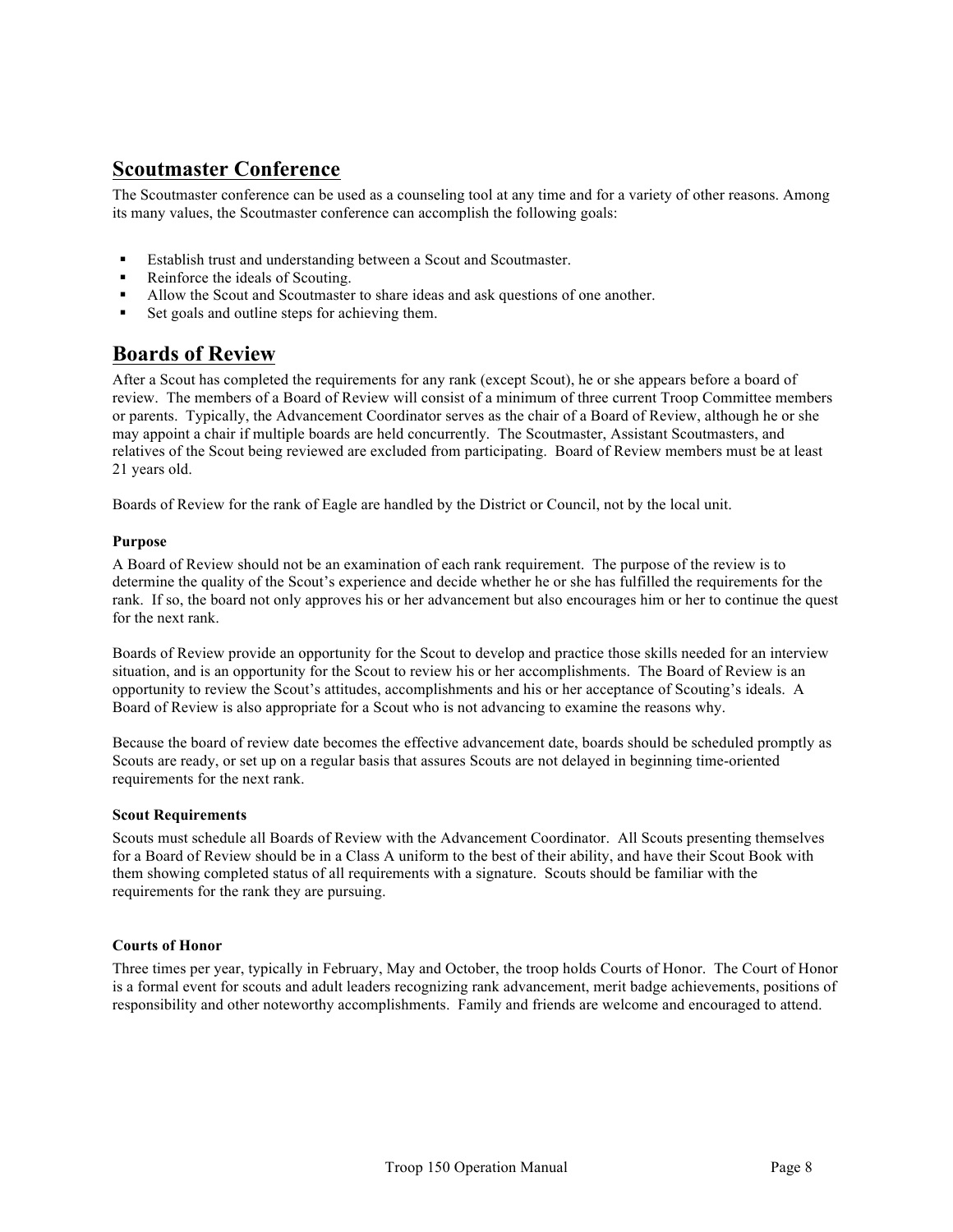# **Troop Committee Membership Roles**

The T150 Committee meets once a month, separate from Troop meetings. This meeting is where the more formal and structured business of operating the Troop infrastructure/support is managed. The Troop Committee members assist in delivering a quality program by ensuring that the troop has quality adult leadership recruited and trained; by ensuring adequate meeting facilities are available; by advising the Scoutmaster on policies of Scouts BSA and the Chartering Organization; by obtaining, maintaining and caring for Troop property; by ensuring the Troop has an outdoor program of a minimum of ten days and nights per year; by helping with the Friends of Scouting campaign; by providing for the special needs and assistance some Scouts may require; and by assisting the Scoutmaster with Scout behavioral problems as necessary. The Troop Committee is also responsible for the Troop finances, securing adequate funds, and for disbursements in line with the Troop budget.

The Troop Committee consists of a Chairman, a Secretary, and a Treasurer at a minimum. All committee members must be at least twenty-one years old. Troop Committee positions are described below:

## **Committee Chair**

A volunteer leader recommended by the Troop Committee and approved by the Chartered Organization Representative. The Committee Chair's responsibilities include organizing the committee to see that all functions are delegated, coordinated and completed; recruiting volunteers to perform those tasks, maintaining a close relationship with the Chartered Organization Representative and the Scoutmaster; aid in interpreting national and local Scouts BSA policies to the troop; preparing committee meeting agendas; call, preside over and promote attendance at monthly troop committee meetings and any special meetings that may be called; ensuring Troop representation at monthly Council round-tables; securing top-notch, trained individuals for camp leadership; arranging for charter review and recharter annually; planning the charter presentation.

### **Secretary**

The Secretary is a volunteer selected by the Troop Committee and approved by the Chartered Organization Representative. The Secretary's duties include keeping minutes of Troop Committee meetings and sending meeting notices to members; handling Troop publicity in the absence of a Publicity Coordinator; preparing a family newsletter of Troop events and activities; conducting the Troop resource survey; planning for family night programs and family activities; reporting at each committee meeting the minutes of the last meeting.

#### **Treasurer**

The Treasurer is a volunteer selected by the Troop Committee and approved by the Chartered Organization Representative. Responsibilities include depositing funds in bank accounts when received; writing checks for expenses as necessary; reimbursing Scouters and Scouts for expenses as necessary; balancing accounts monthly; attend and report at Troop Committee meetings; monitoring fund-raising activities; sending dues statements annually; maintaining records on funds received and expended. The Treasurer is also responsible for ensuring that the Troop Scribe is adequately trained.

#### **Outdoor/Activities Coordinator**

The Outdoor/Activities Coordinator is a volunteer appointed by the Troop Committee Chair and approved by the Chartered Organization Representative. The duties of this position include working closely with the Scoutmaster or his/her delegate on the Scoutmaster team for outdoor activities and camping, securing permission to use camping sites; serving as transportation coordinator for outings; ensuring a monthly outdoor program; promoting the National Camping Award; promoting attendance at Troop campouts, camporees and summer camp to reach the goal of an outing per month; securing Scouts BSA Tour Permits for all troop activities; reporting to the monthly Troop Committee meetings.

#### **Advancement Coordinator**

The Advancement Coordinator is a volunteer appointed by the Troop Committee Chair and approved by the Chartered Organization Representative. The responsibilities of this position include encouraging Scouts to advance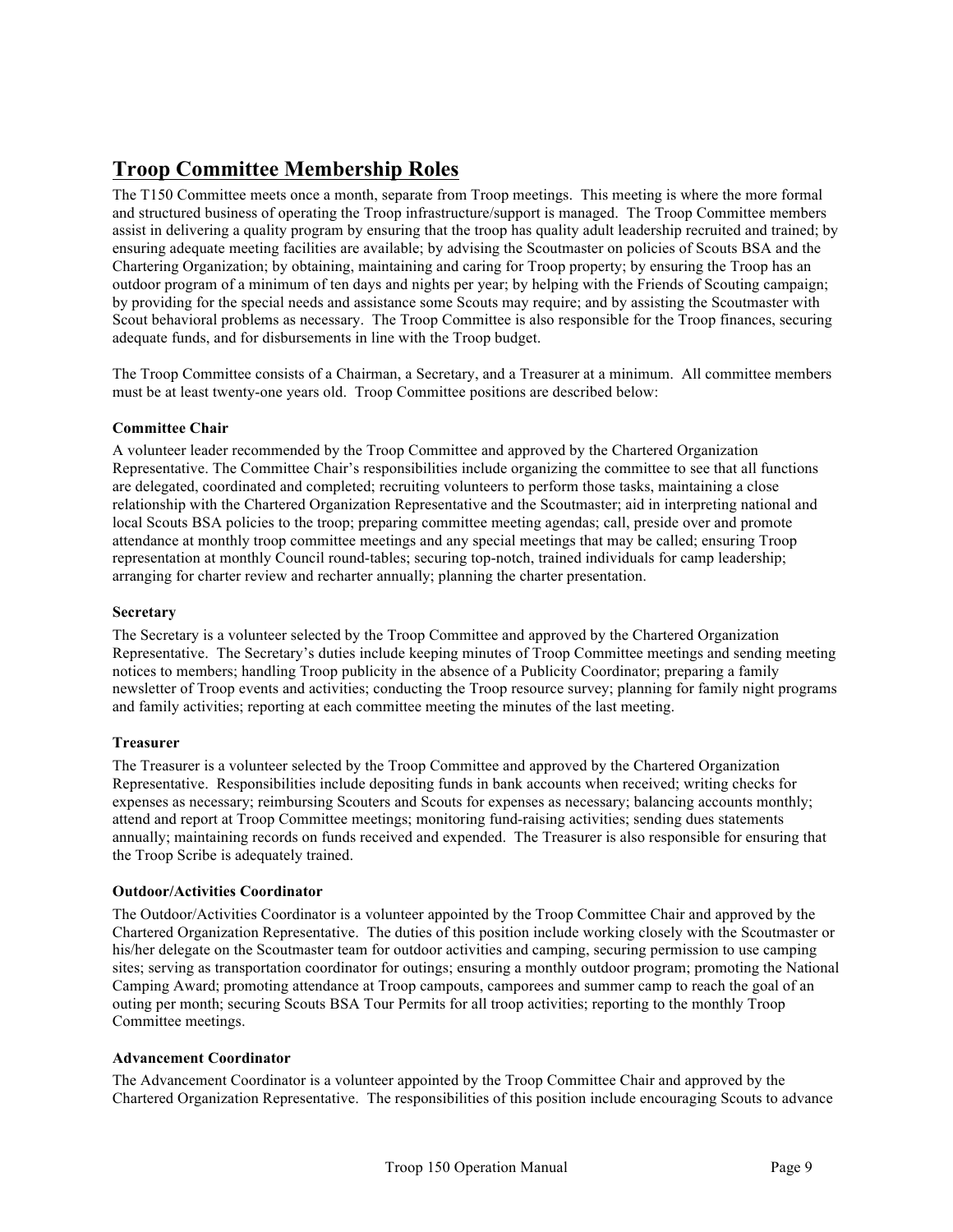in rank; working with the Troop Scribe to maintain all Scout advancement records; arranging boards of review and courts of honor; developing and maintaining a merit badge counselor list; making a prompt and accurate report on the correct form(s) or with the appropriate computer based tools to the local council office when advancement occurs; securing all badges and certificates; working with the Troop Librarian to build and maintain a Troop library of merit badge pamphlets and other advancement literature; reporting to the Troop Committee at each meeting.

## **Chaplain**

The Chaplain is a volunteer appointed by the Troop Committee Chair and approved by the Chartered Organization Representative. The Chaplain's duties include providing a spiritual tone for troop meetings and activities; giving guidance to the Chaplain's aide; promoting regular participation of each member in the activities of the religious organization of his choice; giving spiritual counseling when needed or requested; encouraging Scouts to earn their appropriate religious emblems; and reporting to the Troop Committee at each meeting.

## **Training Coordinator**

The Training Coordinator is a volunteer appointed by the Troop Committee Chair. The duties of this position include encouraging adult volunteers to become trained for their position; recording training sessions attended by adult volunteers; providing or posting a schedule of training opportunities. The Training Coordinator should also watch to ensure that the Troop is taking all steps to ensure the Scouts' safety. If an Assistant Scoutmaster fills this role, that person is not a voting committee member.

## **Equipment Coordinator**

The Equipment Coordinator is a volunteer appointed by the Troop Committee Chair. The Equipment Coordinator works with and oversees the Troop Quartermaster to ensure proper storage, maintenance and tracking of the Troop's equipment. The Equipment Coordinator will also determine when equipment must be purchased and present estimates as required to the Troop Committee for approval. If an Assistant Scoutmaster fills this role, that person is not a voting committee member.

## **Membership Coordinator**

The Membership Coordinator is a volunteer appointed by the Troop Committee Chair. The Membership Coordinator is responsible for collecting all necessary applications for membership; preparing and submitting Scouts BSA rechartering documents; maintaining the membership roster.

## **Recruiting Coordinator**

The Recruiting Coordinator is a volunteer appointed by the Troop Committee Chair. This position involves contacting local Cub Scout Packs and their Webelos dens; informing them of upcoming Troop recruiting events and outings; arranging Webelos visits to Troop meetings.

## **Fundraising Coordinator**

The Fundraising Coordinator is a volunteer appointed by the Troop Committee Chair. Responsibilities include completing and submitting a Unit Money-Earning Application to the local council if necessary; attending Council informational meetings for the fund raising event; distributing sales literature and materials to Scouts; ordering, storing and distributing product as necessary; arranging show and sell events with local merchants; collecting funds; tracking sales by Scout. The Fundraising Coordinator should periodically survey the Patrol Leader's Council to ensure that the Scouts are still enthusiastic about any fundraising activities. A summary of each Scout's activity, including profit generated by each Scout, must be presented to the Treasurer at the end of the event.

## **Summer Camp Coordinator**

The Summer Camp Coordinator is a volunteer appointed by the Troop Committee Chair. The duties of this position include attending all informational meetings about summer camp; preparing an informational packet for all Troop members about summer camp; enrolling and creating a camp and high adventure roster for Scouts and adult leaders; enrolling and creating a bus roster for all Scouts and chaperones; putting together a transportation informational sheet as to how all Scouts and leaders are coming and going from camp; collecting all payments and making all deposits, or directing the Troop Treasurer to do so, to the council office to hold sites, camper spots, bus reservations, high adventure and all other payments pertaining to camp; collecting all medical forms prior to the Troop leaving for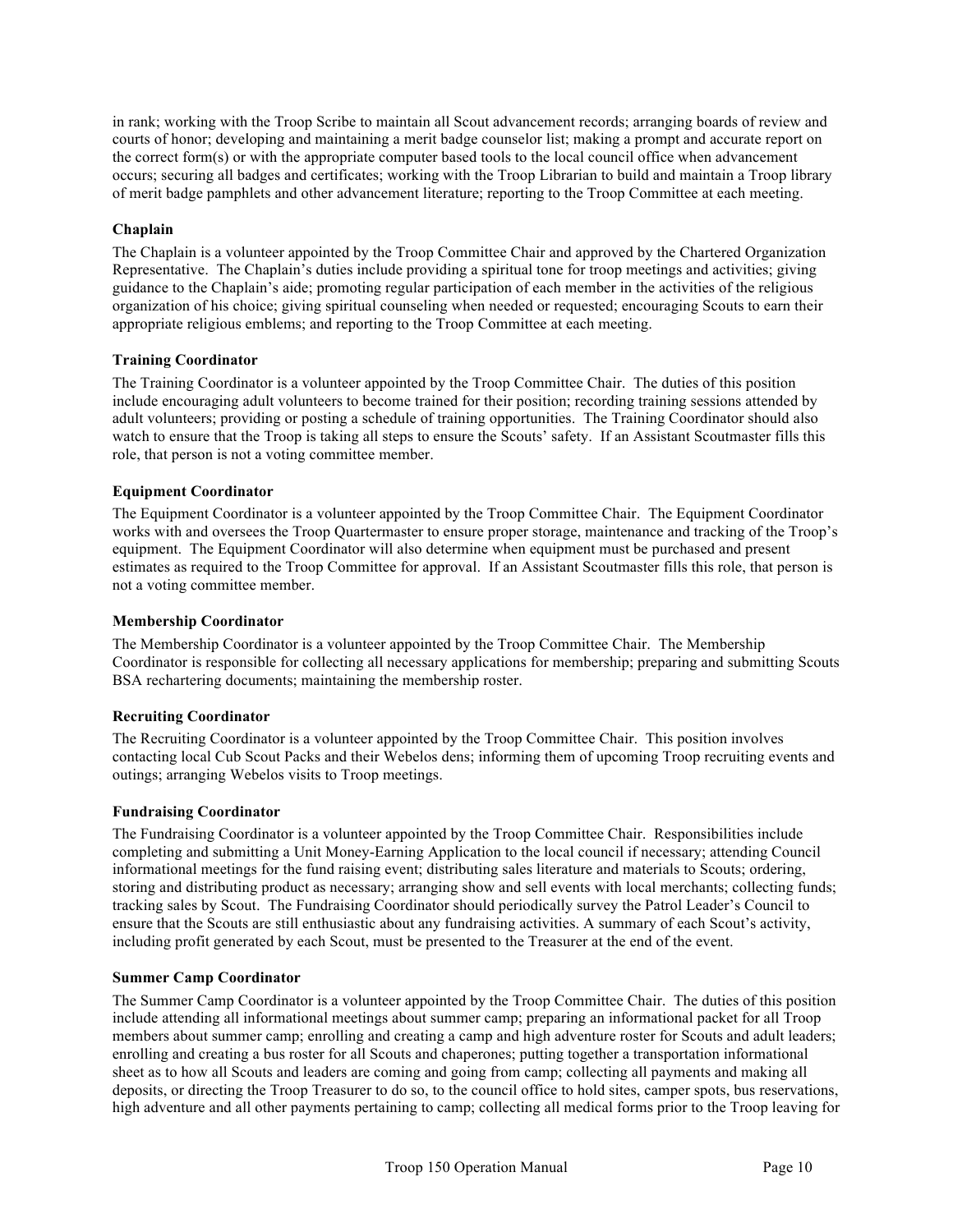camp; preparing a medication log which will be used by Troop leaders at camp; holding an informational meeting for all parents prior to leaving for camp; putting together an informational book that pertains to all aspects of camp and delivering same to Troop leaders before leaving for camp; holding an informational and planning meeting for adult camp leaders prior to leaving for camp; and generally assisting those adult camp leaders in preparing for the summer camp experience.

### **Publicity Coordinator**

The Publicity Coordinator is a volunteer position appointed by the Troop Committee Chair. This position entails notifying the local press of Troop news, such as Eagle Scouts, service projects and fund raising activities, and coordinating the contact of notable persons for congratulatory letters for new Eagle Scouts.

## **Hospitality Coordinator**

A Hospitality Coordinator is a volunteer position appointed by the Troop Committee Chair responsible for planning menus, and arranging purchase or donation of food and beverages for Troop activities where the Troop provides refreshments.

### **Roundtable Member**

The Roundtable Member is a volunteer position appointed by the Troop Committee Chair who will attend the monthly Council Roundtable meetings and report back to the Troop Committee. If any literature or other information is in the Troop 150 folder, it will be presented to the Troop Committee Chair.

### **Eagle Mentor**

The Eagle Mentor is a volunteer position appointed by the Troop Committee Chair. The person holding this position should be an Eagle Scout who is familiar with the Council and National requirements for Eagle Scout applications, project approval, and Eagle Boards of Review. Their job is to provide assistance to Life Scouts as needed while they work on their Eagle rank.

## **Troop Technology Coordinator**

The Technology Coordinator is responsible for training the Troop Webmaster to maintain the Troop's website and update it with new information as necessary. The Troop Webmaster is a volunteer position appointed by the Troop Committee Chair. A Scout with the appropriate skills can hold the Webmaster position.

The Chartered Organization Representative must approve all adult volunteer applications. If an Assistant Scoutmaster has agreed to fill a role described above, that person shall not be a voting member of the Troop Committee but is welcome to attend Committee meetings. All interested adult parties are welcome to attend any Committee Meeting.

## **Troop Committee Guidelines**

## **Voting Members**

All members of the Troop Committee recorded as members by the Secretary are voting members. The Scoutmaster and Assistant Scoutmasters are not voting members.

#### **Quorum**

A quorum is required for all votes of the Troop Committee. A quorum is defined as fifty one (51) percent or more of the voting members of the Troop Committee as recorded by the Secretary.

#### **Voting**

All votes must be cast in person. No proxy voting will be allowed. Any voting member present can call for a paper ballot, otherwise a count of ayes and nays will be sufficient.

## **Tenure**

Committee positions are filled for a term of one year from September to September.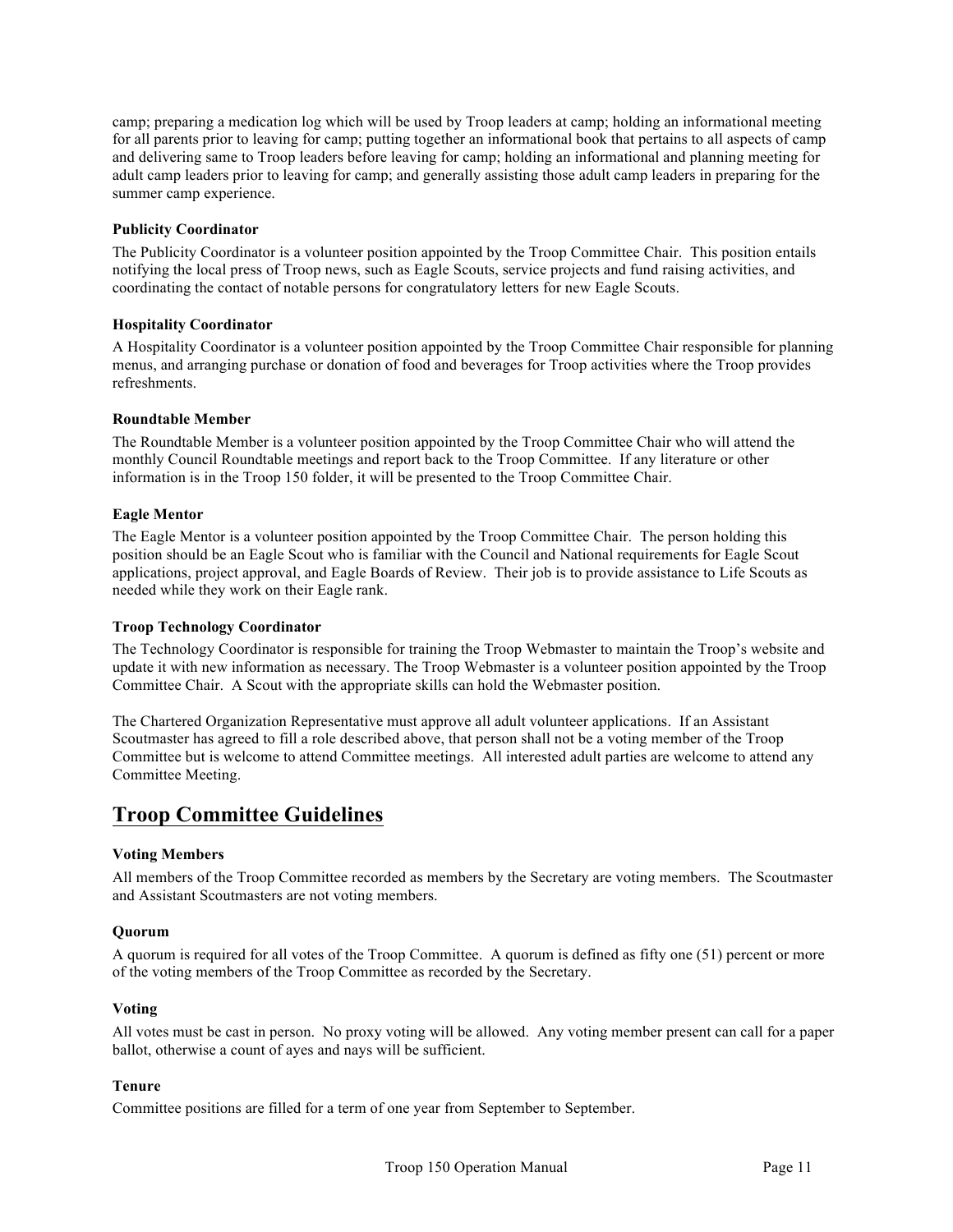### **Interest**

Any member of the Troop Committee interested in filling any position on the committee may express their interest to the Committee Chair. The Committee Chair is encouraged, but not obligated, to fill positions from those expressing interest in a specific position. If there is interest on the part of any individual to fill the roles of Committee Chair or Scoutmaster, the Chartered Organization Representative will have the final decision regarding the appointment, but will hopefully take the recommendations of the Committee into account.

#### **Volunteer Replacement**

If it becomes necessary to replace any volunteer adult leader, the appointing authority for that position has the authority to replace the individual in that position. For example, the Chartering Organization Representative has the authority to appoint the Committee Chair, and thus has the authority to replace him.

### **Training**

All Troop Committee members are encouraged to become fully trained for their position. Currently this includes Youth Protection training, Troop Committee Challenge and Leadership Essentials training. New Committee members are encouraged to read the "Troop Committee Guidebook" published by the Scouts BSA.

### **Meetings**

Troop Committee meetings shall be held approximately once per month. The date and time of the next meeting will be confirmed at the conclusion of each Committee meeting. Meetings are generally held in the basement of Zion Evangelical Lutheran Church.

Whenever possible, the minutes of the prior meeting, agenda of the upcoming meeting and any other materials should be sent by email to the committee members at least one day in advance of a committee meeting.

If necessary, the Troop Committee Chair can call a special committee meeting with 48 hours notice by email or telephone to each committee member.

Troop meetings for the youth members are held weekly on Thursdays beginning at 7:15 pm and are scheduled for 1½ hour. Meetings are held in the lower level of Zion Evangelical Lutheran Church.

## **Troop Uniform**

The Scout uniform is important to distinguish the Scouts from others in the community as well as provide unity among the Scouts in the Troop. Troop 150 policy is that Scouts will wear their Class A uniforms while traveling to and from an activity such as a campout. The Troop further suggests Scouts should wear a complete uniform when appropriate. A "lending library" of gently worn uniform parts is available to all Troop members.

## **Class A or Field Uniform**

Troop 150 defines a Class A uniform as the official Scouts BSA khaki shirt with appropriate insignia, official trousers or shorts, a belt if appropriate, neckerchief & slide, and closed toe footgear. If shorts are worn, then the official BSA socks should be worn. The Troop neckerchief is red with a black raised piping border. Class A is a must for formal occasions, Troop meetings and Courts of Honor. Merit badge sash is encouraged for Courts of Honor. Every Scout should own a BSA Handbook.

## **Class B or Activity Uniform**

The class B uniform allows substitution of a Troop 150 t-shirt for the official khaki shirt and omission of the neckerchief & slide. This is the minimum acceptable uniform for troop meetings and events. Class B t-shirts are available for purchase at any Troop meeting.

## **Supplied By Troop**

The Troop will supply all new Scouts with a Neckerchief, and the Troop "150" numerals. Second and subsequent neckerchiefs and patches are the responsibility of the Scout, as are the other parts of the uniform.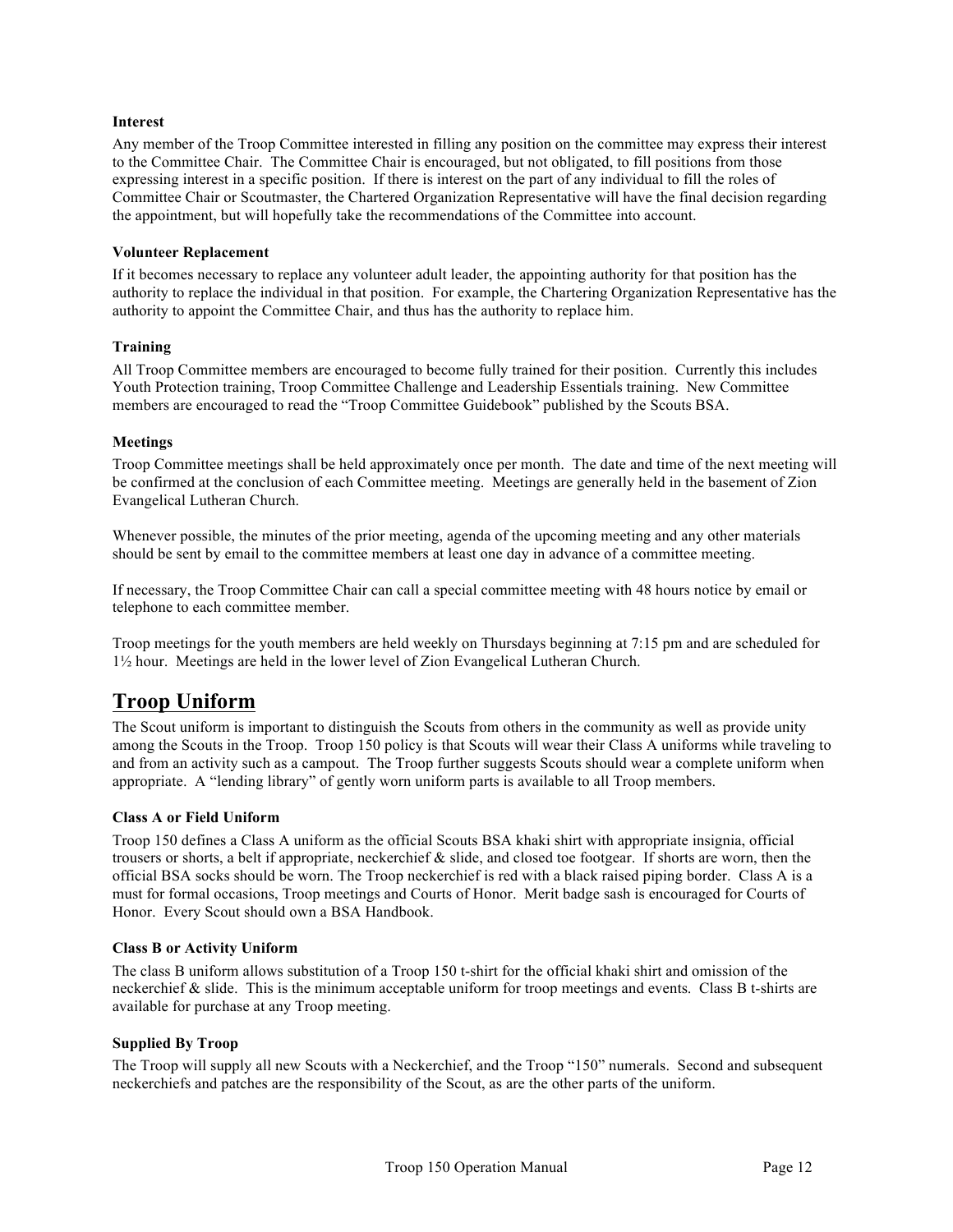## **Finances**

Troop 150 is a self-supporting nonprofit youth organization that meets its expenses by collecting annual youth dues, fees for activities, and conducting annual fund raising events.

## **Scout Dues**

The total annual dues are \$180. The first \$60 must be paid with cash or check. The remaining \$120 may be paid by applying 100% of profits generated by the Scout's fundraising activities to the amount due, by cash or check, or by a combination of fundraising and cash or check.

In the event a Scout generates profits in excess of \$120, 50% of the profits in excess of \$120 will be credited to the Scout's High Adventure account and 50% will be deposited in the Troop's general funds.

As the financial condition of the Troop changes, the Troop Committee can vote to amend this ratio.

#### **Additional Fees**

Each outing may have additional fees to cover costs. Most outings will include a \$5.00 per meal food charge, which is to be paid in cash (no checks, no High Adventure account withdrawals) to the Troop Scribe. Some outings will include an activity that requires the collection of an additional fee that may be paid in cash, by check or from the Scout's High Adventure account.

#### **High Adventure Accounts**

The funds credited to a Scout's High Adventure account can be used for the following types of expenditures: summer camp, Philmont, Sea Base, Northern Tier, Summit, or other High Adventure outing, outing fees over and above food costs for any outing with the Troop.

High Adventure credits will accumulate from year to year while the Scout is active in the Troop.

Funds credited to a Scout's High Adventure account revert to the Troop general fund when the Scout becomes inactive. Inactivity is defined as not being included on the current year's rechartering roster or turning 18 years old. If there is a sibling of the Scout who is active in the Troop, the credit in the departing Scout's account can be transferred to the sibling's account upon request. Transfer is not automatic.

High Adventure account credits cannot be transferred to another Troop, Crew, Team or Post. Credits in these accounts cannot be converted to cash.

#### **Reports**

The Treasurer will present a report of funds received and expenditures made at each Troop Committee meeting. This report will include the current balances of each bank account maintained by the Troop. A copy of the report will be attached to the minutes of the Troop Committee meeting.

### **Authorized Access to Bank Accounts**

There will always be at least two signers on each account who are active members of the Troop Committee. The Treasurer and Troop Committee Chair should be among the signatories on all accounts. If the Treasurer and Committee Chair are married, the Committee Chair shall not have signing access to the accounts. The Troop Committee can authorize additional committee members or members of the Scoutmaster team to have access to the various accounts as needed.

It is the responsibility of the Treasurer to maintain a list of those with access to each account. As new individuals assume roles with access, bank signature cards must be completed and the previous holder of the position removed from the bank's list of authorized signers.

The Treasurer and Activities Coordinator shall each have access to a debit card drawing on the Troop checking account.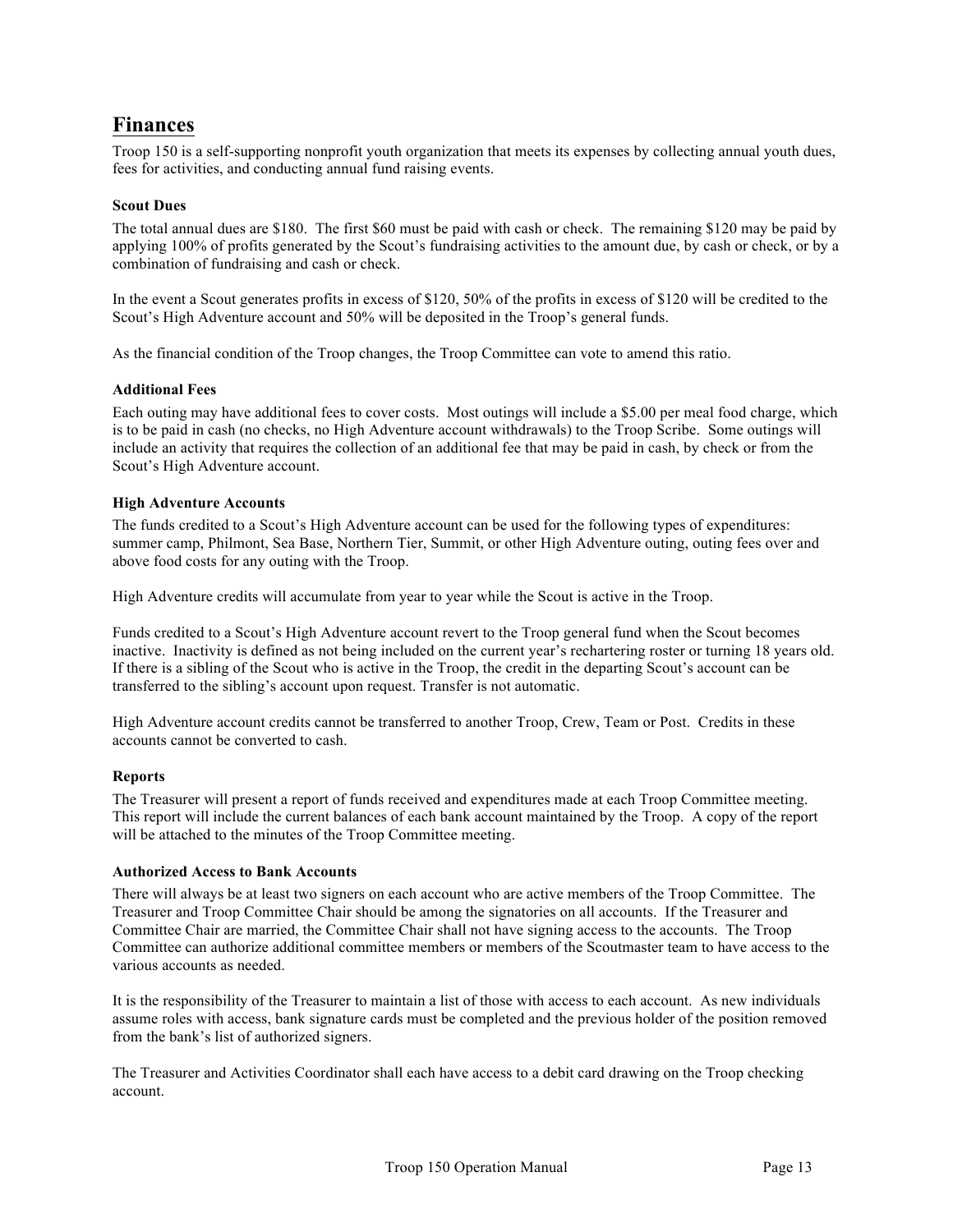#### **Scout Shop Account**

There is a prepaid Troop account at the Council Scout Shop in Vernon Hills. The Treasurer is to maintain the list of authorized users of this account working with employees of the Scout Shop, which should include the Committee Chair, Treasurer and the Advancement Coordinator. The Treasurer will make deposits to this account as necessary. When purchases are made at the Scout Shop using this account, the Treasurer should be informed so an accurate balance can be kept. The Troop Committee can authorize additional committee members or members of the Scoutmaster team to have access to this account as needed.

### **Reimbursement**

If it is necessary for any authorized Troop related expenditure to be paid for by an individual with their funds, they can submit a receipt to the Treasurer for reimbursement. Any expense over \$50.00 must be approved in advance by the Scoutmaster or Committee Chair, emergency expenses while on an outing exempted. A reimbursement form is available on the Troop website in the Downloads section, or in the Troop Room at Zion Lutheran that should be submitted with receipts to the Treasurer.

### **Expenditures**

Expenditures over \$200.00 must be approved in advance by the Troop Committee.

### **Hardship**

No Scout should be prevented from participating in Troop events because their family lacks the funds. These cases will be reviewed on an individual basis by the Troop Committee Chair and Troop Treasurer, working with the Scoutmaster to determine if some or all fees will be waived. Such deliberations will be held in confidence by these three volunteers.

### **Federal Tax Status**

In 2008, the Internal Revenue Service introduced a new, abbreviated filing for small tax-exempt organizations with annual gross receipt of less than \$25,000: Form 990-N. The Scouts BSA national office consulted with the IRS and outside counsel to determine if this new filing requirement applies to Cub Scout packs, Scout troops, Venturing crews, and other units. In their opinion, most Scout units do not have to file the new Form 990-N. **For most units, no filing is required.** The only exception is for the very small number of units that have filed for separate, federal tax-exempt status under Section  $501(c)(3)$  of the Internal Revenue Code. Those units must file either Form 990-N (if their annual gross receipts were less than \$25,000) or the more detailed Form 990 or 990EZ (if annual gross receipts were \$25,000 or more). *From May, 2009 Scouting Around*

## **Staying Informed**

Each Scout is responsible for staying informed about upcoming Troop activities. The Troop has several ways for a Scout and their family members to find information. The Troop Website is where our calendar is located. A weekly, or more frequent as needed, Troop newsletter called T150 News is available by subscribing using the link found on the Troop website.

Parents or Guardians of Scouts are strongly encouraged to stay abreast of Troop activities and other information and engage with their Scouts to be sure they are staying informed.

**Troop website**: http://www.t150.org

**Troop Newsletter**: T150 News (sign up on website)

**Weekly Troop announcements at start of meetings**

**Troop Calendar**: Found at http://www.t150.org/calendar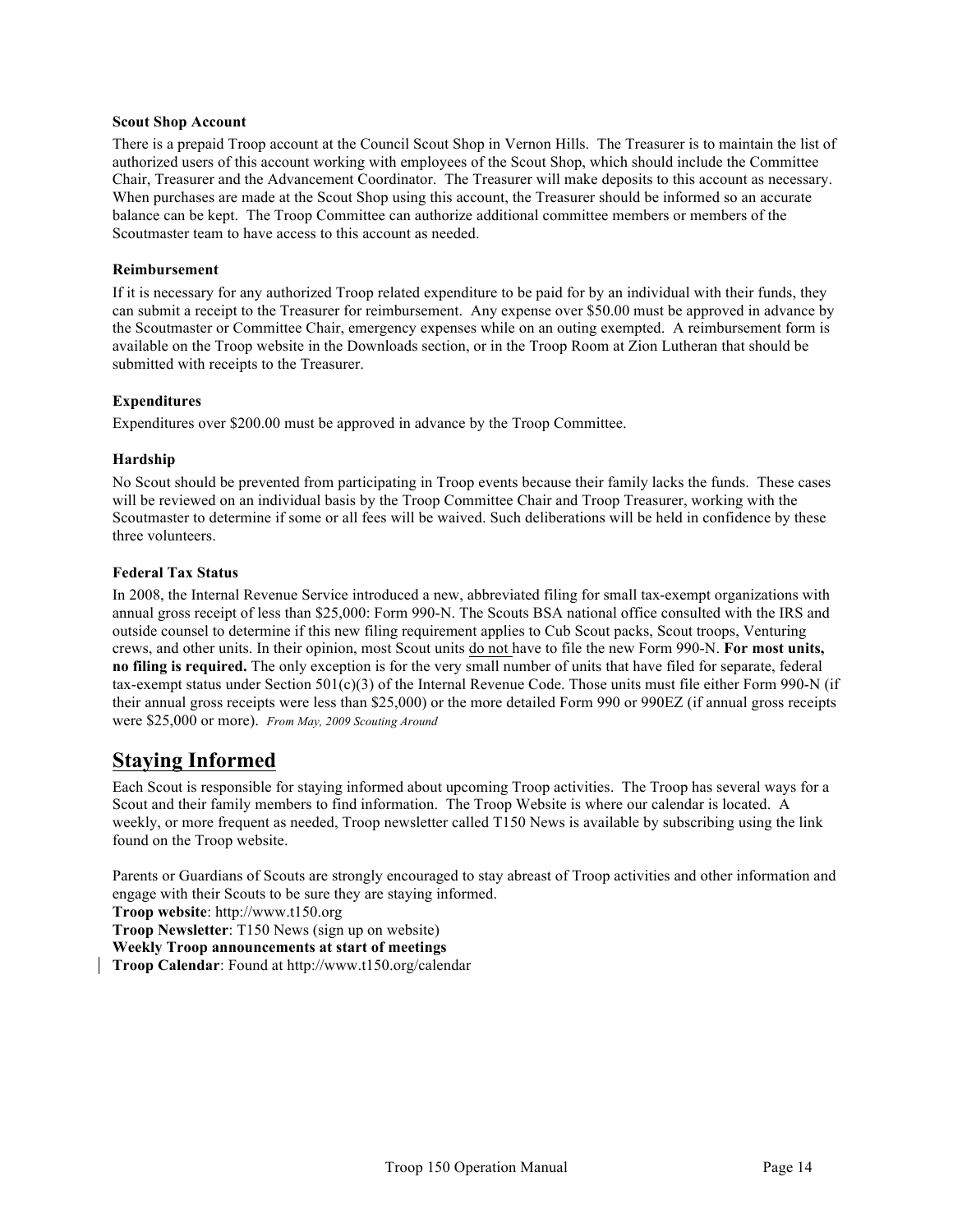## **Required Documents**

During the Troop's rechartering or annual registration period, all Scouts and adults desiring to participate in the Troop program must register. Documents completed during registration for Troop 150 membership, camping, summer camp, high adventure and outings are crucial to the protection of both the individual and of the Troop itself and must be provided on a timely basis. If the documentation is not provided, the Troop cannot allow the individual to participate in Troop events.

## **Insurance**

The Northeast Illinois Council (NEIC) provides secondary liability insurance. This covers all **registered** scouts & **registered** adults during all Troop or official Scouting activities and outings. Benefits are in excess of any other insurance covering the individual.

## **Transportation**

Ensuring the safety of all Scouts is important when arranging transportation to and from Troop outings. These general guidelines should be followed: seat belts are required for all occupants; all drivers must have a valid driver's license that has not been suspended or revoked; at least one adult leader, 21 or older, must be in charge and accompany the group; drivers must be at least 18 years of age; trucks may not be used for transporting passengers except in the cab; all vehicles must be covered by automobile liability insurance with limits that meet or exceed Illinois requirements; speed limits should be observed; do not travel in convoy where only the car in the lead knows the route or destination.

## **Personal Property**

Uniforms, personal items (such as clothing or cell phones/electronic devices) brought to meetings or on camping trips are the responsibility of Scout to whom they belong. During camping activities, the Scout is expected to secure *all* his or her personal items. **Troop 150, and its Adult Leaders will not be responsible for the loss or damage of personal items or equipment**.

## **Electronic Device Policy**

## **At Troop Meetings -**

**Electronic devices, including cell phones, are to be turned off and stored during meetings, except if the device is being used as a teaching or research tool for the benefit of all the Troop/Patrol members**. For example, it would be appropriate to use a laptop to display a PowerPoint presentation for Communications merit badge, etc.

## **At other Troop Activities -**

**Cell Phones** - Additional features or applications offered in cell phones could be beneficial; however, these should NOT be used as a replacement to traditional program aides. For example, a cell phone's "compass" feature would be an inappropriate substitution to a "flat-plate" compass.

During Scout activities, the use of cell phone cameras should be limited to documenting those individual Scouting activities. An example would be photographing a Scout skill or event. **EVERYONE using a camera, including a cell phone camera, MUST abide by the general policy of Scouts BSA which prohibits the sharing of photos with NAMES attached, on any electronic or social media. (This is a Youth Protection issue).**

Any Scout **taking pictures of others in "compromising" situations, viewing inappropriate/adult content on his/her cell phone, or using the phone in a manner as to pose a health or safety concern for the Scout or Troop** will have the camera confiscated by the Adult Leader and returned to the Scout's parent/guardian after the activity. The adult leader will require that the pictures be deleted in the presence of the adult leader before the camera/phone is returned. Appropriate action, in accordance with Scouts BSA policies, may be instituted against the offending Scout.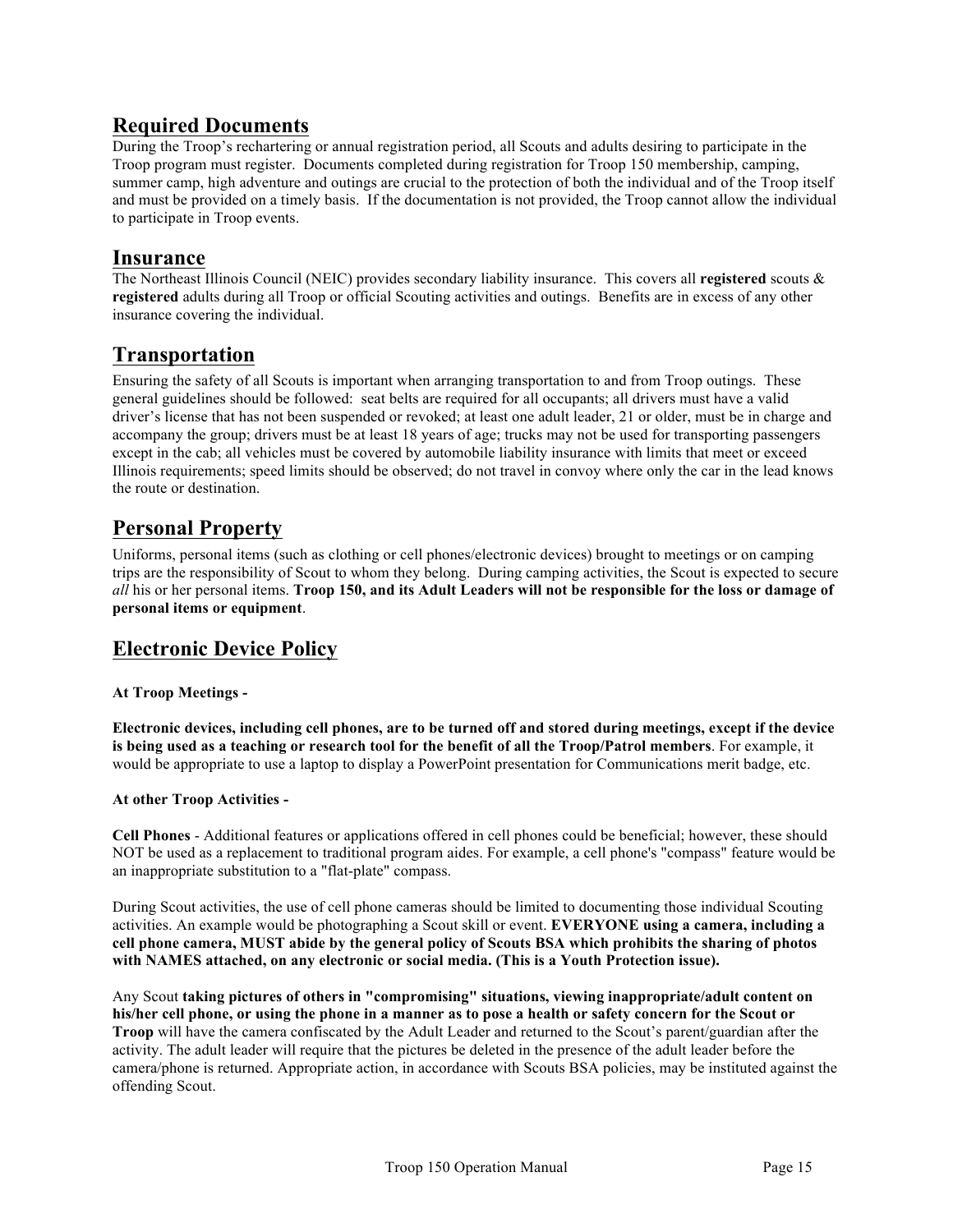The use of cellphones for parents to check in on their Scout or for Scouts to call home if they are not feeling well or for some other reason is discouraged. Leaders must be informed first if there is a need for a Scout to call home.

**Electronic radios, music devices, E-Readers, Laptops, I-Pads, Tablets, etc.** - These should only be used in accordance with our general policy stated above. Such devices should only be used with earphones or buds so that others will not be disturbed. Their use after "lights out" would not be appropriate under any circumstances since, as a Scout Troop, we have a responsibility to provide a prescribed number of hours of sleep to every participant. It may be appropriate (and at adult leader discretion) to use these devices in a car, truck, or plane while traveling to or from Scout camping destinations.

### **Concerning the misuse of any electronic device -**

The Leadership, including the senior youth leaders, will address the misuse individually with the offending Scout. The Scout will be asked to cease the use of the device and explain why its use was considered inappropriate. The device will be removed by the Adult Leader and secured until such time that he/she is able to return the device to the Scout's parent. It is expected that the Scout Leader will fully discuss the situation with the parent at that time.

The Troop also recognizes that this policy is probably not all-inclusive as new devices debut all the time and also, due to the ongoing nature of technology. New devices are considered included in the general policy and individual aspects as appropriate to the device as noted.

## **Inappropriate Behavior**

All members of our Troop are expected to conduct themselves and relate to each other in accordance with the principles of the Scout Oath and Law. Inappropriate behavior is when a Scout disobeys the Scout Oath or Law through deed, vocal action, physical gesture, showing disrespect or disobedience to those appointed in authority, or causes a serious disruption in troop activities. Examples include, but are not limited to, bullying, using obscene or indecent language, insulting religious or ethnic customs or traditions, or other activities that contravene one of the twelve Scout Laws.

## **Serious Offenses**

A serious offense is one of a criminal nature, or one resulting in injury or damage to someone or something. Examples include, but are not limited to, acts of violence with intent to injure others or oneself, possession or consumption of alcohol or illegal drugs, theft, arson, possession of tobacco under the age of 18, immoral exposure or touching, hazing, or vandalism.

An important way Scout adult leaders can model healthy living is by following the Scout policies on alcohol, tobacco, and drugs. Leaders should support the attitude that they, as well as youths, are better off without tobacco in any form and may not allow the use of tobacco products at any Scouts BSA activity involving youth participants (including the use of electronic cigarettes, personal vaporizers, or electronic nicotine delivery systems that simulate tobacco smoking). All Scouting functions, meetings, and activities should be conducted on a smoke-free basis, with smoking areas located away from all participants.

As outlined in the Scouter Code of Conduct, Scouting activities are not a place to possess, distribute, transport, consume, or use any of the following items prohibited by law or in violation of any Scouting rules, regulations, and policies: alcoholic beverages or controlled substances, including marijuana.

In addition, the Scouter Code of Conduct specifies that if you are taking prescription medications with the potential of impairing any functioning or judgment, you will not engage in activities that would put Scouts at risk, including driving or operating equipment.